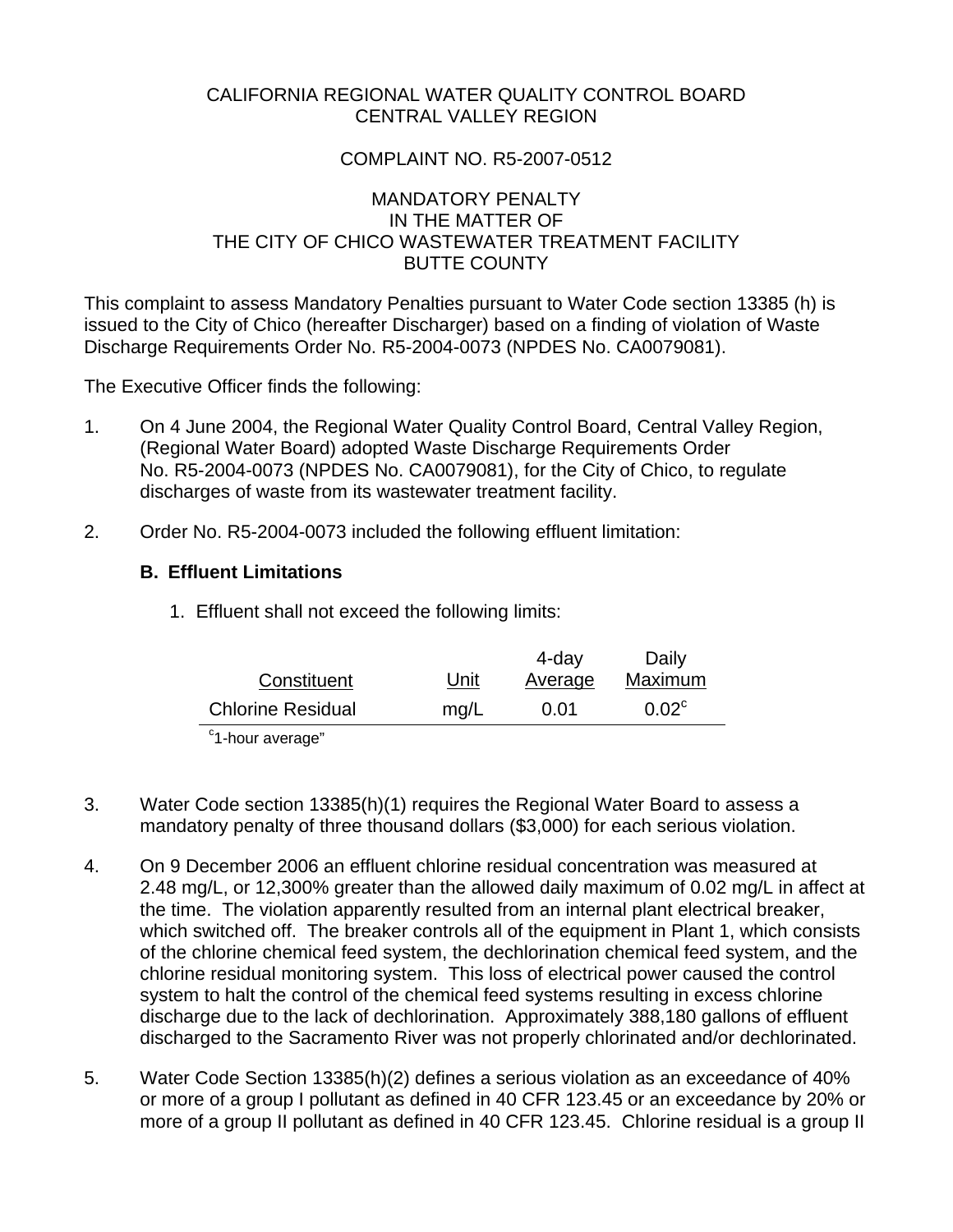pollutant under 40 CFR 123.45, and the measured exceedances are therefore serious violations under Water Code section 13385 (h), and are subject to a mandatory minimum penalty of \$3,000 each. The total amount of the mandatory minimum penalty for the serious violation on 9 December 2006 is \$3,000.

- 6. The Discharger has submitted a report on the effluent chlorine residual violation, and will undertake the following actions to avoid a similar violation in the future:
	- a. The electrical breaker will be inspected and tested to determine if the breaker is in need of repair/replacement.
	- b. A regular breaker inspection and replacement schedule will be developed for all of the plant electrical breakers..
	- c. A device to close the effluent gates and divert to the ponds, in case of chlorine residual violations will be incorporated into the new design for future plant expansion activities.
	- d. A separate electrical generator will be provided and wired into the chemical building's main circuit panel, during the future plant expansion activities.
- 7. The Chico WWTP has experienced several effluent residual chlorine violations in the past. There have been two mandatory penalties for the Chico WWTP on 19 March 2004 (\$15,000) and 19 July 2005 (\$9,000), which included the following:

| <b>Date</b>        | <b>Chlorine</b><br><b>Residual</b><br>(mg/L) | <b>Cause of Chlorine Residual Violation</b>                                                                                                                                                                                                                                                       |
|--------------------|----------------------------------------------|---------------------------------------------------------------------------------------------------------------------------------------------------------------------------------------------------------------------------------------------------------------------------------------------------|
| 16 October<br>2002 | 2.4                                          | The violation was apparently caused by a momentary electric<br>utility power outage causing failure of the Programmable Logic<br>Controller (PLC) that controls the chlorination and dechlorination<br>systems. With no control system the chemical pumps stopped.                                |
| 5 April 2003       | 1.6                                          | The violation apparently resulted from a momentary electrical<br>utility power spike causing an Un-interruptable Power Supply<br>(UPS) that powers the chlorination and dechlorination systems,<br>to enter battery operation mode. When this battery powered<br>down the chemical pumps stopped. |
| 1 May 2003         | 1.4                                          | The violation apparently resulted from the failure of a coupling on<br>a portion of the sodium hypochlorite pump resulting in excess<br>chlorine dosage beyond the capacity of the dechlorination<br>system.                                                                                      |
| 7 November<br>2003 | 2.2                                          | The violation apparently resulted from the control system going<br>into a program mode which halted the control of the chemical<br>feed systems resulting in excess chlorine discharge due to the<br>lack of dechlorination                                                                       |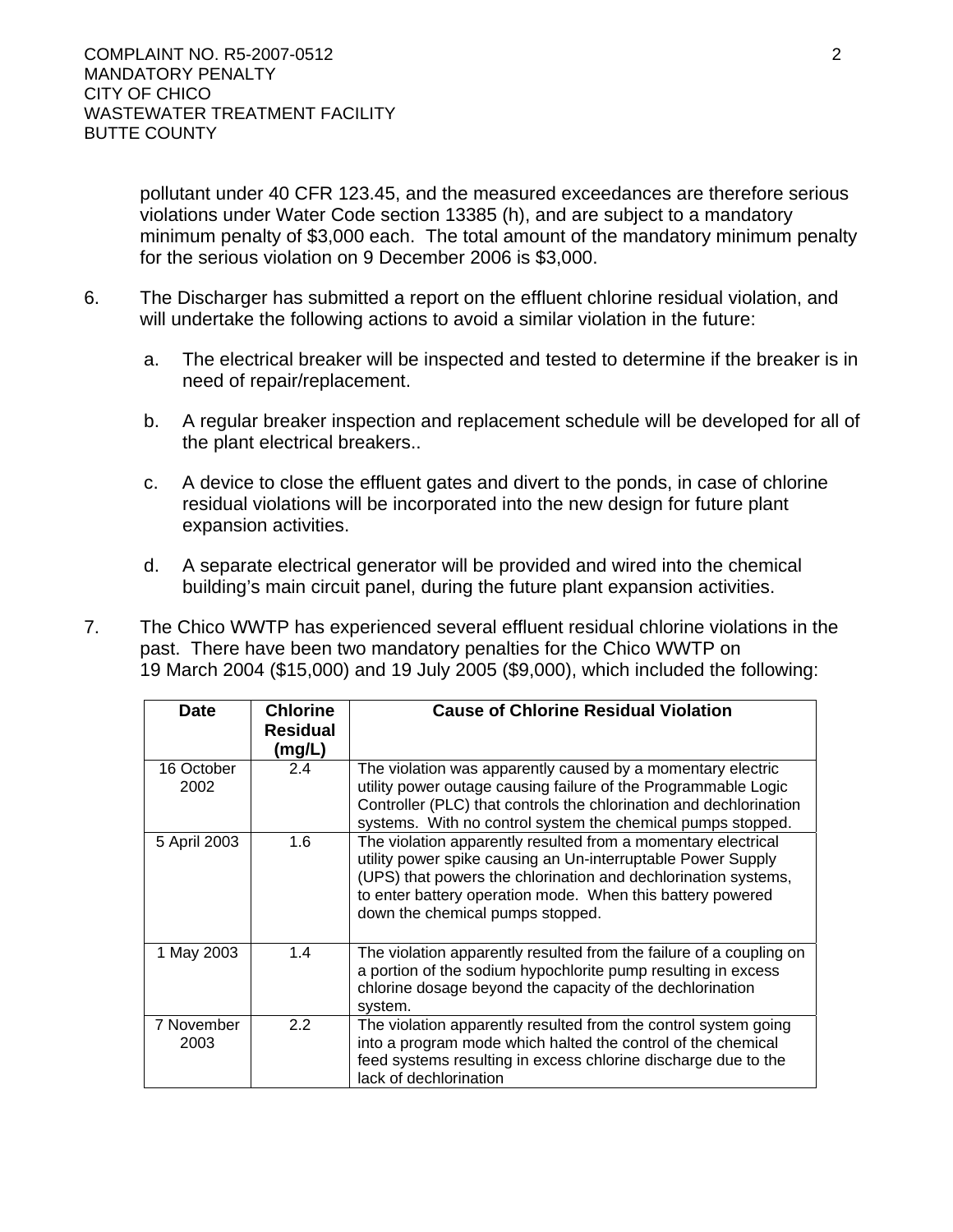| <b>Date</b>        | <b>Chlorine</b><br><b>Residual</b><br>(mg/L) | <b>Cause of Chlorine Residual Violation</b>                                                                                                                                                                                                                                              |
|--------------------|----------------------------------------------|------------------------------------------------------------------------------------------------------------------------------------------------------------------------------------------------------------------------------------------------------------------------------------------|
| 29 January<br>2004 | 1.5                                          | The violation occurred during a power outage at the plant when<br>the emergency power generator system failed                                                                                                                                                                            |
| 14 March<br>2004   | 1.85                                         | The violation apparently resulted from a Programmable Logic<br>Controller (PLC) malfunction causing the control system to go<br>into program mode, which halted the control of the chemical<br>feed systems resulting in excess chlorine discharge due to the<br>lack of dechlorination. |
| 24 July 2004       | 2.39                                         | The violation apparently resulted from a failure of a circuit<br>breaker in the emergency power generator system during a<br>utility power outage causing subsequent loss of dechlorination<br>chemical feed pump operation                                                              |
| 16 March<br>2005   | 3.69                                         | The violation apparently resulted from the failure of a<br>tachometer on the sodium hypochlorite pump resulting in<br>excess chlorine dosage beyond the capacity of the<br>dechlorination system.                                                                                        |

8. There are no other violations pertinent to Water Code Section 13385 (h) at this time and the total amount of the mandatory penalty is therefore \$3,000.

THE CITY OF CHICO IS HEREBY GIVEN NOTICE THAT:

- 1. The Executive Officer of the Regional Water Board proposes that the Discharger be assessed a Mandatory Penalty in the amount of \$3,000.
- 2. A hearing shall be held by the Regional Water Board on **2 or 3 August 2007** unless the Discharger agrees to waive the hearing and pay in full the mandatory penalty of \$3,000.

The Discharger may waive the right to a hearing. If you wish to waive the hearing, please check and sign the attached waiver and return it and a check made payable to the State Water Resources Control Board for the full amount of the mandatory penalty to the Regional Water Board's office at the letterhead address, by **15 June 2007**.

> Signed by James C. Pedri PAMELA C. CREEDON Executive Officer 15 May 2007 Date